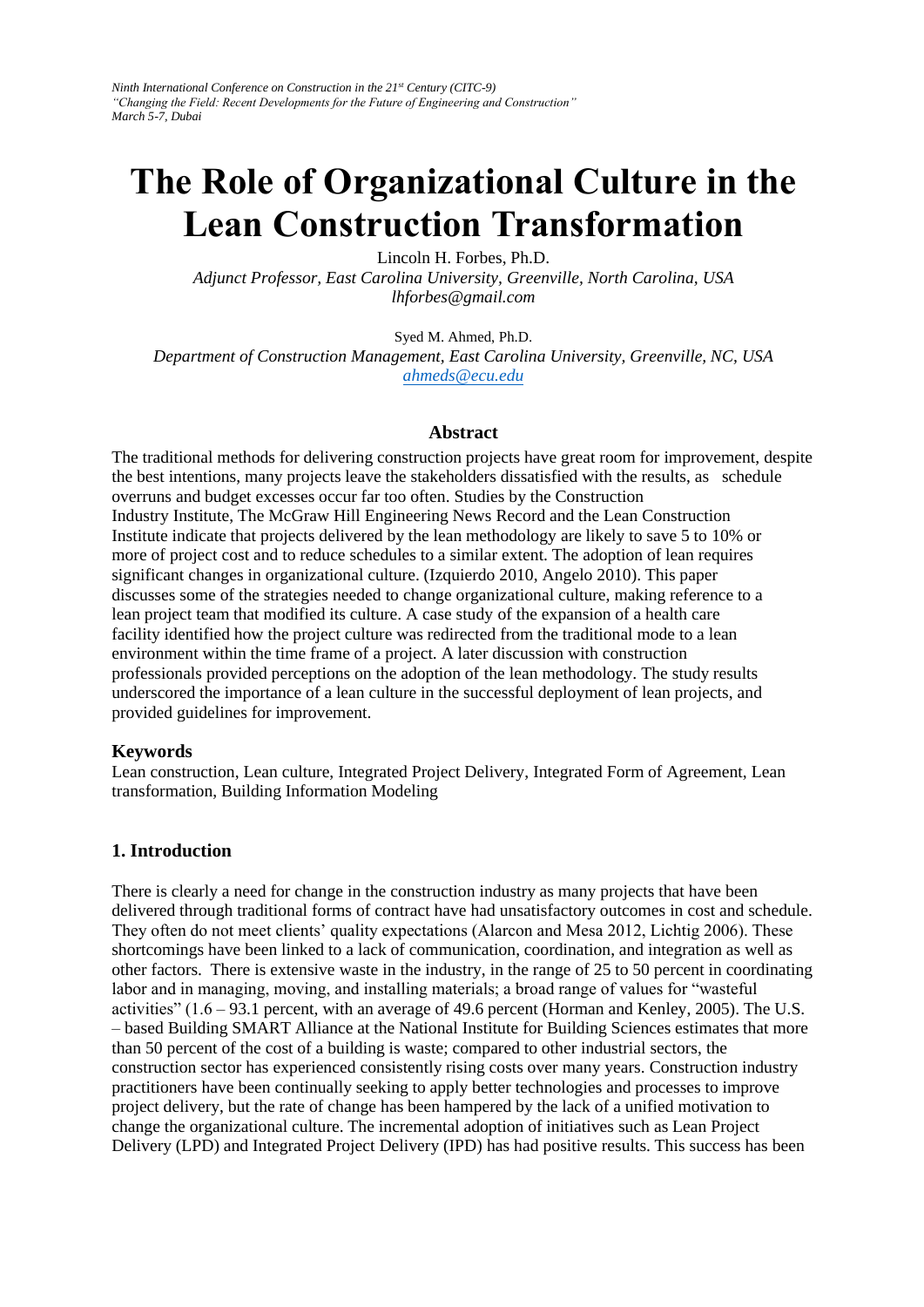mostly due to proactive project owners who have set the stage for the close integration between all parties that is needed to create a so-called Lean environment. The McGraw Hill Company's Smart Market Report (2013) cited many lean benefits reported by survey respondents. The percentages of respondents reporting medium and high levels of achievement were: Higher Quality Construction 84%, Greater Customer Satisfaction 80%, Greater Productivity 77%, and Improved Safety, 77%. Ballard & Kim,  $(2007)$ , documented significant positive outcomes with lean projects – both tangible and intangible. They documented savings of 10% or more and high levels of satisfaction for owners as well as project team members. In some cases both costs and schedules were reduced by 10 percent or more (CII Report 234-11)

## **2. Lean Construction**

Lean Construction (LC) is an innovative project delivery approach that addresses many of the shortcomings of traditional project management. It has several interpretations, including Lean Project Delivery, Integrated Project Delivery, and Collaborative Project Delivery. It came into existence as a response to industry concerns over low construction productivity, commonly observed errors, delays, cost overruns, and safety (Forbes and Ahmed 2010). It was developed to address deep-seated systemic inefficiencies in construction delivery, in the way increasingly specialized stakeholders interact. Lean construction aims to address these interactions in a comprehensive manner.

It is based on the "lean" manufacturing principles that are a foundation of the Toyota Production System (TPS) (Howell 1999). Lean construction relates to both design and construction and seeks to maximize value for project owners and minimize wastes; it draws on the Toyota Production System that identified seven wastes and five lean principles (Womack et al., 1996). Lean *production* pursues the ideal to: "(1) do what the customer wants, (2) in no time, and (3) with nothing in stores" (Tommelein 2015). Lean Construction is also defined as "a holistic facility design and delivery philosophy with an overarching aim of maximizing value to all stakeholders through systematic, synergistic, and continuous improvements in the contractual arrangements, the product design, the construction process design and methods selection, the supply chain, and the workflow reliability of site operations" (Abdelhamid 2013). Integrated Project Delivery (IPD) was developed to improve innovation in lean projects by moving money across boundaries (Alarcon et. al., 2013). IPD is defined as a delivery system that seeks to align interests, objectives and practices, even in a single business, through a team-based approach.

#### **2.1 Origins of lean construction**

Koskela (1992) addressed the application of manufacturing techniques to construction. His study, titled "Applications of The New Production Philosophy to Construction", characterized construction as a form of production. Modeling the Toyota Production System (TPS) Koskela sought to reduce the seven wastes, i.e., non-value-adding activities as identified by Shingo and Ohno (Ohno 1988). Howell *et al.* (1993) addressed the combined impact of work flow variability and dependence, and their implication for the design of operations. Through collaboration with Koskela, Howell, and others, Ballard pioneered the development of The Last Planner® System (LPS). The LPS was based on the concept of reducing the hierarchical layers of construction management and empowering field-based actors in the construction process to optimize the allocation of available resources in the weekly planning, scheduling, and execution of work. Ballard further refined the LPS, transitioning from weekly work planning to look ahead planning, and to phase scheduling. This refinement focused on managing flows in the construction process, reducing flow variation from the plan, and on using buffers to limit the impacts of any remaining variability in these flows. (Ballard, 2000a). He subsequently developed the Lean Project Delivery System LPDS (Ballard 2000b, 2008).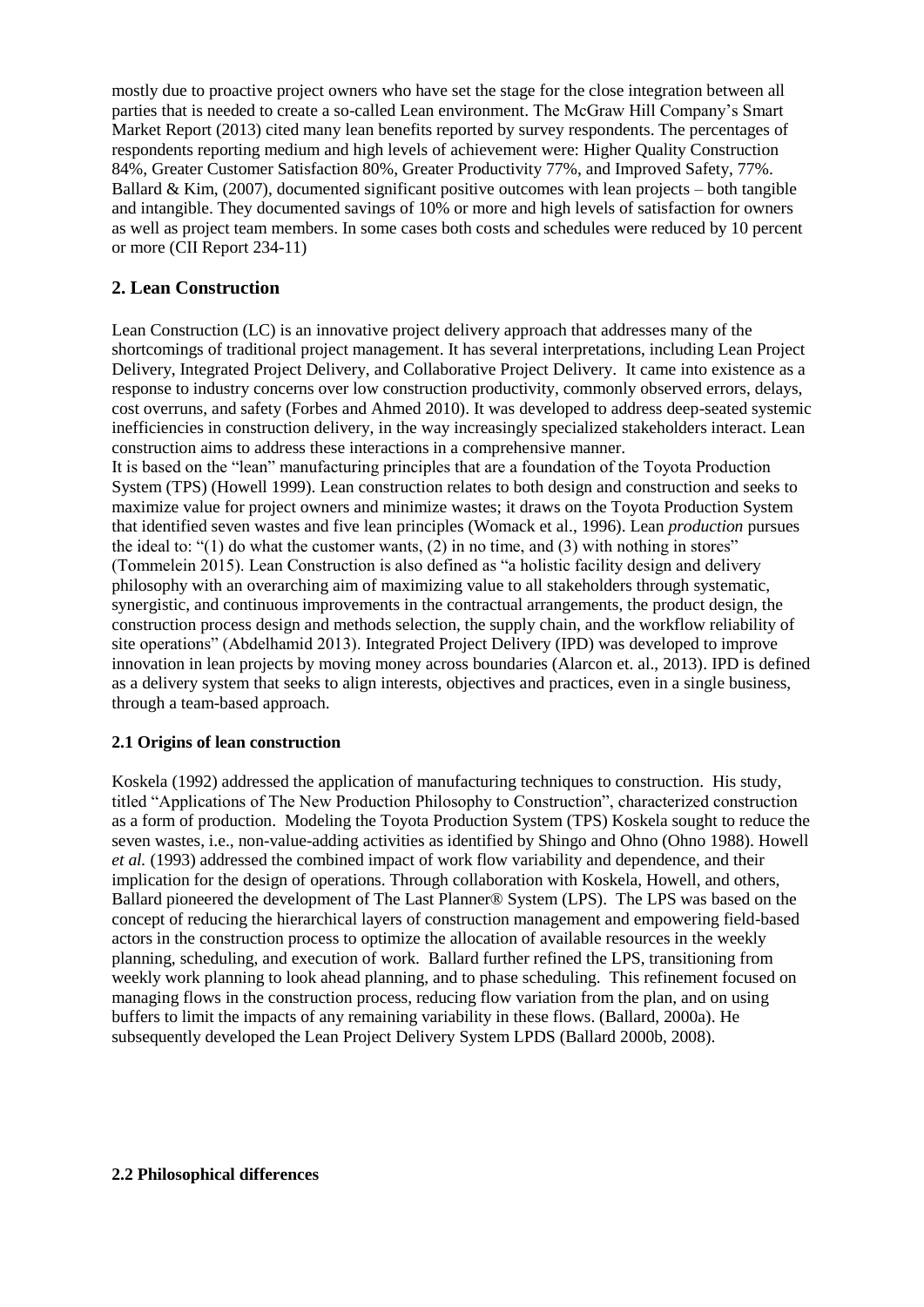Conventional construction is based on craft production methods, carried out by many different specialists. They are interdependent, yet they typically have separate contracts with a central entity, such as a general contractor or construction manager. These contracts place project team members in adversarial roles, with penalties for underperformance. In turn, construction profit margins are subject to many areas of risk such as price increases or labor shortages. Consequently, the parties tend to have minimal communication and proceed quickly, often interrupting or obstructing others whose work precedes theirs.

 Lean construction, on the other hand actively controls processes and uses metrics in planning system performance to assure reliable workflow and predictable project outcomes. Performance is optimized at the project level, whereas current project management approaches reduce total performance by attempting to optimize each activity. The LC philosophy emphasizes having work flow between team members' crews without interruption. Consequently, there is more cooperation between disciplines with a joint focus on completing the overall project as opposed to having self interest in their work tasks alone.

## **3. Creating a lean culture**

Keiser 2012, cited several practitioners who experienced lower costs, shorter schedules, improved safety, and better quality (Lichtig 2010, Izquierdo 2010, Angelo 2010). These practitioners closely linked the benefits with the degree of adoption of a lean culture in their organizations. The creation of a lean culture involves having stakeholders embrace the principles of *respect for people* and *continuous improvement.* Additional steps are needed to inculcate these values in the hearts and minds of people with opposing, and long established, beliefs and attitudes. Lichtig, 2010, points to the need for a lean transformation to make a lean journey successful, and links it to the element of effective leadership. Project characteristics vary widely, as do the project teams. That creates a challenge for those who provide or support the lean function. Some companies have detoured from lean because of an inability to create a company-wide transformation (Keiser, 2012)

Leaders must visibly lead the change - senior managers (in the project delivery team) must decide to commit to lean, and declare this to employees. This declaration must be followed with a steady effort to align the organization with a lean culture. The lean transformation is organizational, and continuous, not sporadic. The organization must provide resources - training, facilitation, and equipment such as computer systems. Initially, a consultant may be needed to fill this role, whether external or internal).

Training should be just-in-time – when people start work on their projects they should already have the necessary lean training, but not too long before. As observed in a UK study three key issues influence the readiness of organizations for undertaking a lean journey: lack of adequate lean awareness and training; lack of top management commitment; and culture and human attitudinal issues. (Sarhan and Fox, 2012),

A willingness to change is essential: Lean methods require new behaviors. One cannot effectively enforce change, but skillful management can lead people to derive intrinsic satisfaction from outstanding performance. A "Shared vision" places all stakeholders on the same page (Macomber and Howell 2005). The work force aligns itself with the direction set by a leader, based on a sharing of beliefs and a positive view of the future. A Study Action Team ™ (SAT) is recommended to develop the shared vision. Members may start as a reading group and focus on learning as much as possible to bring about change.

An Integrated Form of Agreement (IFOA), such as ConsensusDocs300, is a legally enforceable relational contract that incentivizes collaborative behavior between project team members. Standard commercial contracts are adversarial in nature, emphasizing penalties for underperformance. The IFOA seeks to align the commercial relationships of a construction project's design and construction participants as a temporary production system. Disputes are settled at the lowest possible level. It requires collaboration to bind team members as a network of commitments. It formally requires lean project activities including training, joint planning, performance measurement such as percent planned complete (PPC) and continuous learning. Completed assignments serve as a source of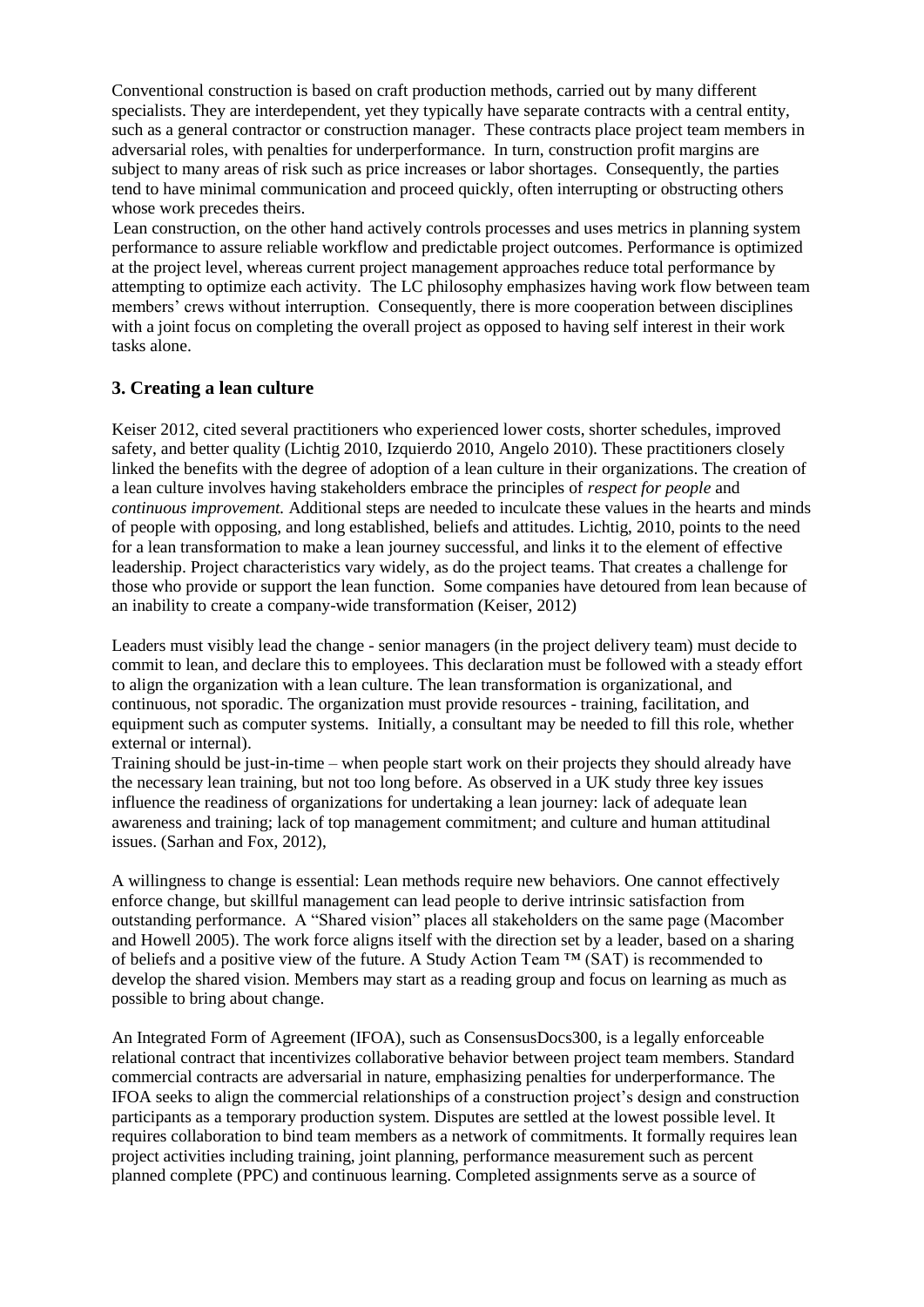learning for future improvements instead of being a search for sources of blame.

Building Information Modeling (BIM) provides many economies in construction projects (Eastman *et al.*

2008). It provides a reliable digital representation of the building available for design decisionmaking,

Construction scheduling, document production, construction planning, and performance predictions, and

cost estimates. BIM enables project teams to avoid clashes, and also to visualize building features that serve users optimally in terms of space as well as maintainability.

'Big Room' (Obeya in Japanese) describes a space where project team members can work collaboratively, and in close proximity. The Big Room environment can be created for project meetings with on-site trailers that are appropriately equipped with meeting rooms for "break out" sessions. The equipment may consist of wall-mounted schedule boards, A3 charts, projection equipment such as a Smart Board, and audiovisual equipment for long distance meetings.

#### **3.1 The Last Planner System**

The Construction Industry Institute identified five lean construction principles for securing superior project performance (PT 191): a) Customer focus b) Culture and people, c) Workplace organization and standardization, d) Elimination of waste and e) Continuous improvement and built-in quality. These concepts are embodied in the "3 Connected Opportunities" advocated by Lean Project Consulting, and adopted by the Lean Construction Institute (LCI): Impeccable coordination – it reduces unpredictability in workflow, organizing projects as production systems – the parties are equipped to maximize performance.

Projects are treated as a collective enterprise, e.g. sharing resources avoids duplication

The Last Planner System™ brings various disciplines together in planning work on a weekly (or daily basis) to promote seamless interaction, and making it possible for the foregoing principles to be implemented. There are three levels of schedules and planning tools: The master schedule; the lookahead schedule is based on a six to eight-week time frame, and uses items "pulled" from the master schedule that are free of constraints. The weekly planner schedule delineates the work activities or assignments "pulled" from the look-ahead schedule to meet the completion dates in that schedule. The so-called Last Planner is the foreman or other professional who prepares the weekly schedule. This schedule also includes a buffer of work activities based on future work. Weekly accomplishment is measured as "Percent Planned, Complete (PPC). The reliability of the Last Planner System™ hinges on informed commitments in order to maintain the trust that is essential for avoiding waste. Eligible activities or assignments are those that have no current constraints, and that have resources available and assigned. At the level of weekly work plans the involved disciplines must be aware of the scope of upcoming assignments, using this knowledge to determine the resource requirements – labor, equipment, materials, information, etc. Above all, they should ensure they can deliver on their promises, i.e., to practice Reliable Promising (Lichtig, 2006)

Culture can be a barrier to the implementation of Lean Construction, as well as financial, legal, and technological factors. Management is responsible not only to empower them, but to have them confidently bring their skills to the inter-trade sequencing of activities. This requires transparency, yet many last planners may initially display a lack of trust and "hold their cards close to the chest" (Fauchier and Alves, 2013). With the passage of time, trust increases and transparency improves as well. Reliable promising may often not occur until people experience first-hand the consequence of others' failing to make reliable promises.

#### **4. Case study observations**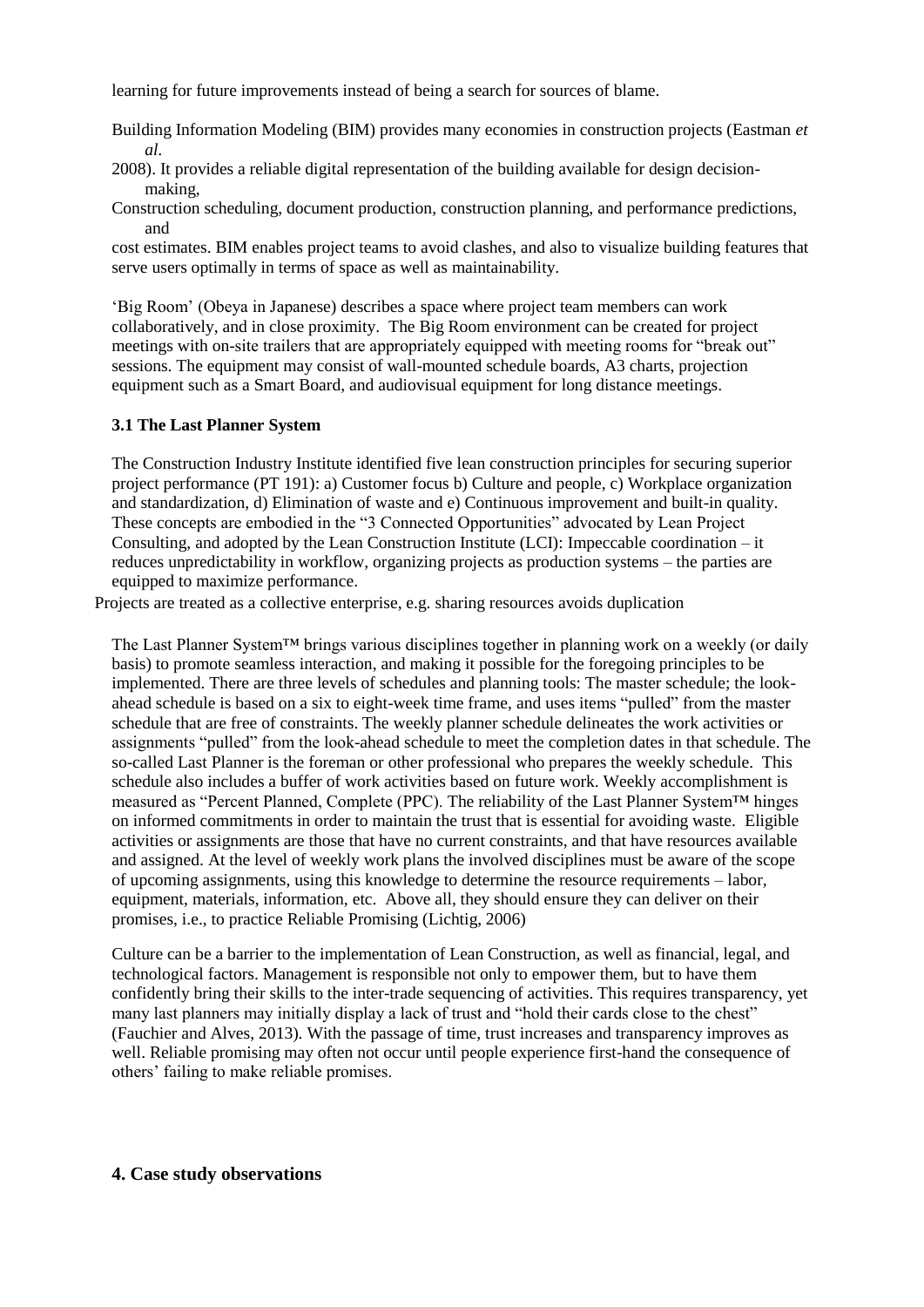The best results of the lean methodology are obtained with projects that have the benefit of an integrated team from the early or pre-design phase. Given the newness of LC, that situation may not always occur. Nevertheless, significant benefits can still be obtained even if lean methods are introduced later in the project, provided that a culture of collaboration can be introduced. A 2013 case study of a health care facility construction project illustrated the importance of the project culture. The project started as a traditional one during the design phase, but the Owner later recognized the benefit of the lean methodology and sought to realign the project accordingly during the construction phase. As the team had had minimal experience with Lean, the Owner underwrote the cost of hiring a lean consultant to train team members and facilitate ongoing weekly planning activities.

The project was very successful – delivered ahead of time and under budget, even including the consulting fees. For example, the probable cost in 2008 was \$28Million. The project was re-mobilized in 2011with a Collaborative Project Delivery Team (CPD). With changing market conditions, the expected cost was updated to approximately \$27 Million, with a schedule of 17 months. The owner challenged the CPD Team to save \$2 Million through innovation & efficiency measures facilitated by a lean coach. The updated project was based on a base budget of \$25 Million and delivered 14 months. The actual project budget was increased to accommodate additional owner's requirements. The CPD Team also committed to zero lost time injuries as part of the Conditions of Satisfaction (CoS). Due to changing needs, the owner asked for the project to be accelerated even more to reach completion in 12 months instead of 14.

A retroactive study was carried out to evaluate the factors that enabled the project team to accomplish early completion, and cost savings with minimal safety issues. Team member responses were recorded with a five-point scale, ranging from a minimum of zero to a maximum rating of 5. A portion of the results that relate to the project culture follows:

#### Drivers of schedule improvement

The original schedule was based on a traditional approach that did not complement the needs of the Collaborative Project Delivery Team (CPD) to meet an accelerated schedule dictated by the CoS. As described in the CoS, the project team agreed to meet schedule dates by working together across traditional contract boundaries to help remove any hurdles. They performed well in this respect, finishing 2 months ahead of schedule. The CPD team attributed schedule improvement to factors that were highly rated; on a scale of 1 to 5:

Contractors' responses are in Figure 1 below.



# Figure 1: Case study observations – schedule improvement - contractors

The contractors rated all of the factors highly – between moderately (4) and very contributory (4.83) to schedule improvement. Designers' responses were in a similar range and they pointed to crosstrade collaboration as a key factor rated at 5/5.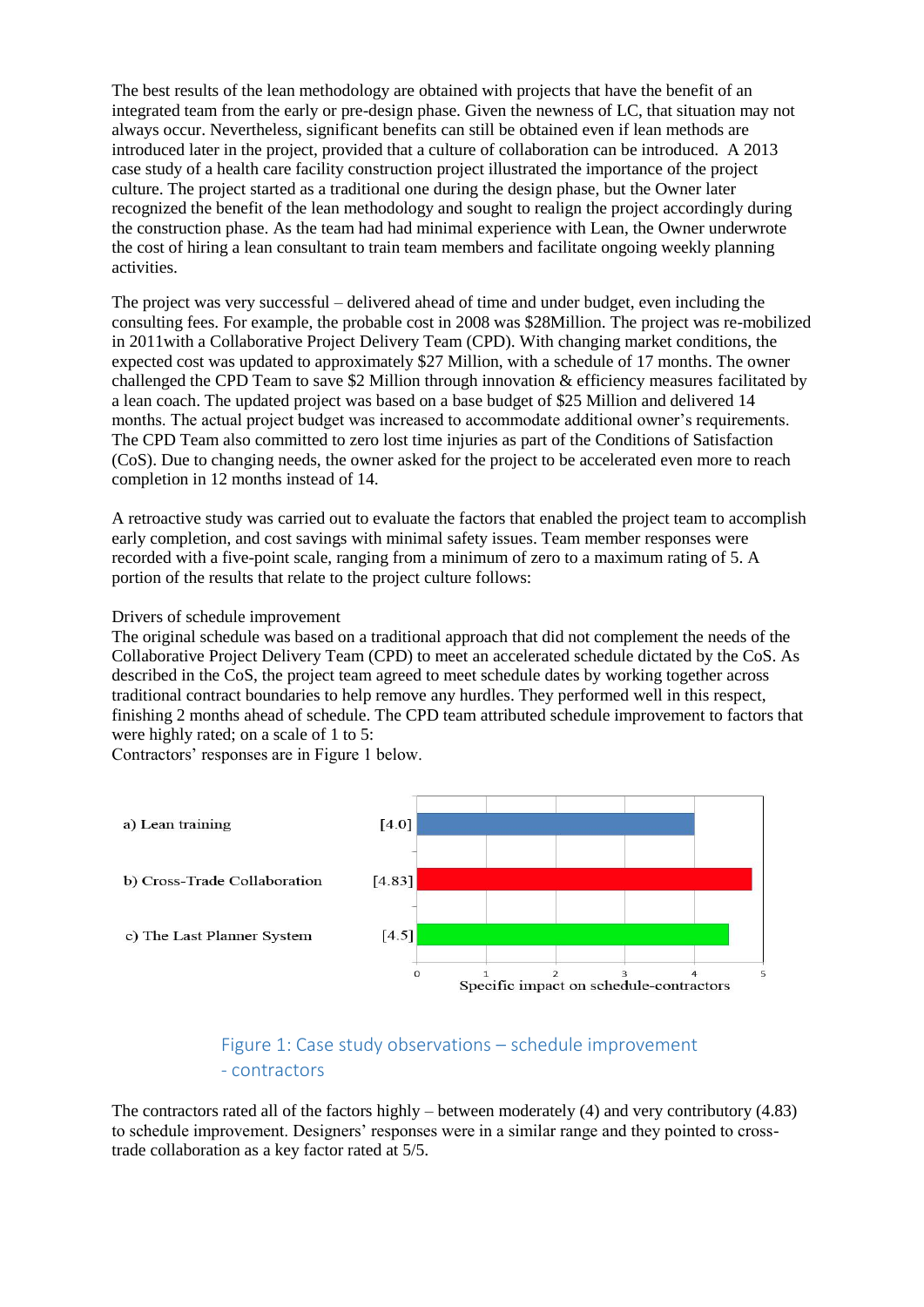Designers' responses are in Figure 2 below.



# Figure 2: Case study observations – schedule improvement - designers

#### Comments on the case study:

The project team performed very well; not only did they save 10% on the budget for the hospital addition, but they also saved 2 months out of 14 on the schedule, i.e. approximately 14%. Contractors rated the Last Planner System very highly, i.e. 4.5/5. Designers also rated it highly at 4/5. Cross Trade collaboration was 4.8/5 for contractors, and 5/5 for designers. Given that neither contractors nor designers had had significant lean experience, the training provided was clearly a major success factor. This training was provided only when the job was mobilized at the site. It was rated at 4.5/5, and 4/5 respectively. With regard to safety, over 200,000 man-hours were utilized without a single reportable accident.

#### **5. Discussion**

An informal industry discussion was held recently with construction professionals to evaluate their readiness for adopting lean construction practices. They held high positions in their companies – presidents, vice presidents, and senior staff. The discussion questions included: the number of projects they had been involved in, their efforts to reduce the "7 wastes", their willingness to change operating procedures (to lean practices), their buffers in handoffs with other companies – measured in days, their willingness to pay for training i.e., percent of project value, and the perceived barriers to lean adoption.

The organizations involved covered a wide spectrum – most had had little or no experience with lean projects, while one of the largest, a specialty contractor had been involved in more than 10 projects. That company's comments displayed significant positive attitudes to the lean concept. Some contractors were actually working on a lean project and reported positively as being able to address several wastes – such as overproducing, idle time, inventory waste, waste, excessive motion, and defective production, but could not quantify the benefits. Their willingness to change operating procedures fluctuated between 0/5 to 5/5. The experienced company claimed to have addressed all seven wastes, reduced rework, and increased safety performance. They expressed high interest in lean projects (5/5) and were similarly willing to modify their operating procedures, and for management to lead, not delegate lean efforts. One respondent was willing to delegate but with management oversight.

On the question of empowerment – the less experienced companies showed some reluctance to delegate responsibility for scheduling in the Last Planner System to foremen (2/5). On the other hand, the experienced company was most willing to empower foremen (5/5), most likely having done so on the basis of lean project experience.

Overall, the results of the small sample obtained suggest that unfamiliarity of lean practices is an obstacle to adoption. The extent of expected benefits was not clear to them. They voiced the opinion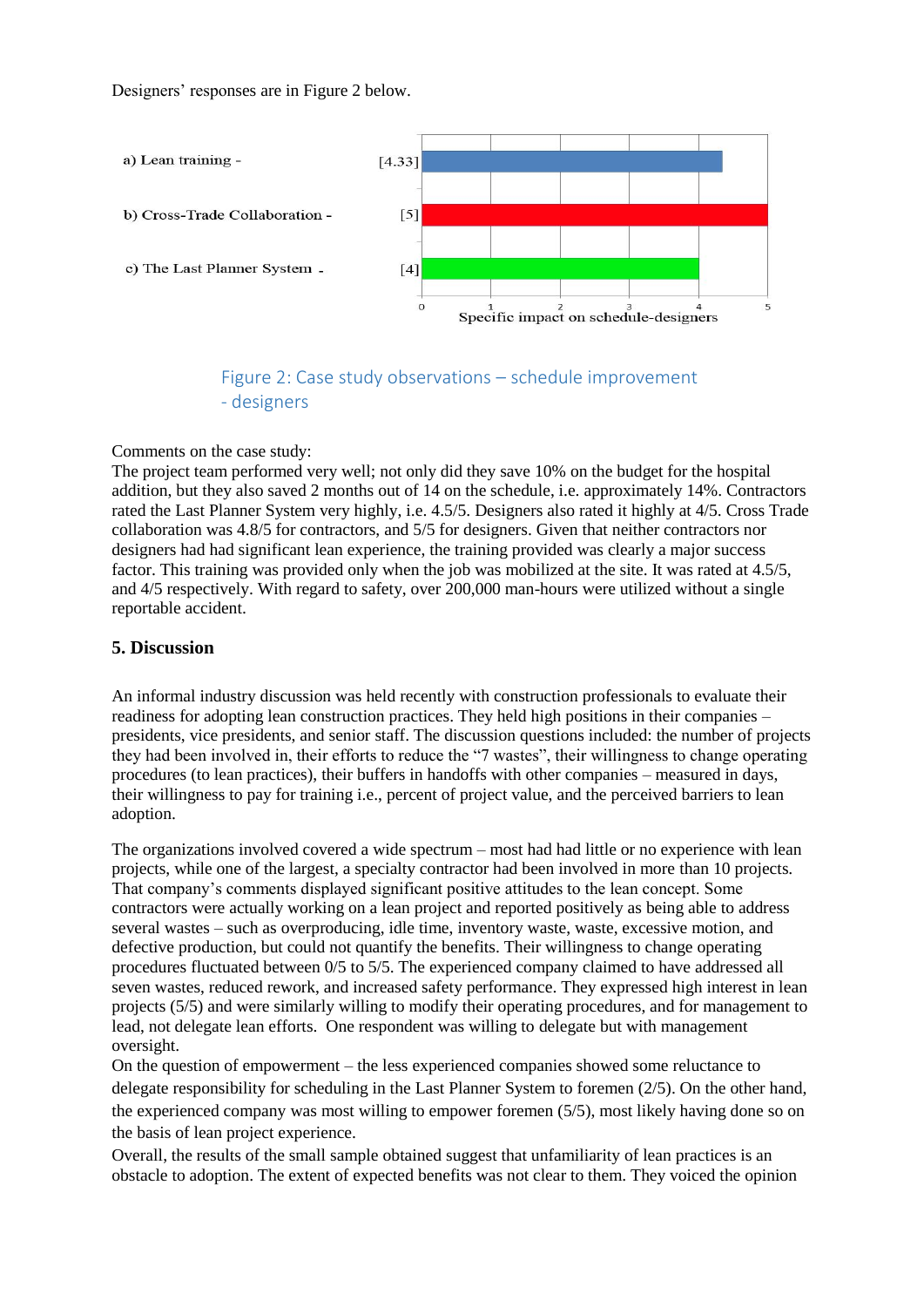that training time and cost represented a significant burden – also that the whole process seemed to be time intensive for all parties. On the other hand, experienced practitioners admitted that resistance by staff and workers were barriers to adoption but suggested that the construction industry should embrace lean for greater safety, efficiency, and performance

It was pointed out that lean teams are able to follow their predecessors by mobilizing workers based on a promised date. Contractors who admitted to unfamiliarity with lean practices voiced a preference for allowing a buffer of three or more days before following the previous trade to avoid delays. On the other hand, experienced companies were willing to follow without a buffer.

## **6. Conclusions**

The observations from the project retrospective and the recent industry discussion reinforced the great significance of a lean culture to implement change.

The literature reinforces the linkage between organizational culture and lean project success. Lean projects call for a culture that relies heavily on collaboration between and across disciplines, promoting the success of the project as a means to enable their own success.

The leadership of construction organizations is responsible to drive the lean transformation within their companies. Ideally, Owner organizations are in the best position to advance lean in their projects by requiring it in their Conditions of Satisfaction, and also requiring integration between design and construction activities. Requiring an Integrated Form of Agreement is the most reliable way to promote lean behaviors. Significant lean benefits can accrue to projects even if the project team introduces lean methods after the start of a project.

The discussion with industry professionals indicated that many construction firms do not fully understand the lean construction methodology or its requirements.

Companies with a limited understanding of the lean environment have reservations about fundamental requirements such as empowering employees or minimizing the schedule buffers between activities. Organizational culture as reflected in the success of the Last Planner System is improved by lean training of the project team.

Lean training from consultants can be an expeditious yet cost effective way to bring lean to a project – given the emerging status of lean, many designers and contractors lack those skills.

The Big Room environment in projects keeps all issues in focus, such as performance metrics and promptly addresses situations that could otherwise become constraints and cause delays. This collaborative approach leads to greater stakeholder satisfaction in projects.

## **7. References**

Abdelhamid, T., 2013. *Lean Construction* [<https://www.msu.edu/user/tariq/Learn\\_Lean.html>](https://www.msu.edu/user/tariq/Learn_Lean.html) Angelo T. (2010). Grunau Company, presentation at 12<sup>th</sup> Annual Lean Construction Congress, Boulder, CO.

Alarcon, L., Mesa, H., 2012. 'A Modeling Approach to Understand Performance of Lean Project Delivery System', paper presented at the *20th<sup>t</sup> Annual Conference of the International Group for Lean Construction,* San Diego, CA, USA, 18-20 July.

Alarcon, L., Mesa, H., and Howell, G., 2013. 'Characterization of Lean Project Delivery', paper presented at the *21st Annual Conference of the IGLC*, Fortaleza, Brazil, 31July – 2 nd August, 2013. Alarcon, I., Christian, D. and Tommelein. I., 2011. 'Collaborating with a permitting agency to deliver a Healthcare Project: Case study of the Sutter Medical Center Castro Valley (SMCCV)', paper

presented at the *19th Annual Conference of the IGLC*, Lima, Peru, 13-15 July 2011

Ballard, G. (2000a). "The last planner system of production control." Ph.D. dissertation, Univ. of Birmingham, Birmingham, UK.

Ballard, G. and Yong-Woo, 2007. Roadmap for lean implementation at the project level. *Research report 234-11*, Construction Industry Institute*,* TX

Eastman, C., Teicholz, P., Sacks, R., and Liston, K. (2008). *BIM Handbook: A Guide to Building Information Modeling for Owners, Managers, Designers, Engineers, and Contractors*. John Wiley and Sons, Inc.

Fauchier, D., and Alves, Thais, 2013. 'Last Planner System is the gateway to Lean Behavior', paper presented at the *21st Annual Conference of the IGLC*, Fortaleza, Brazil, 31July – 2 nd August, 2013.